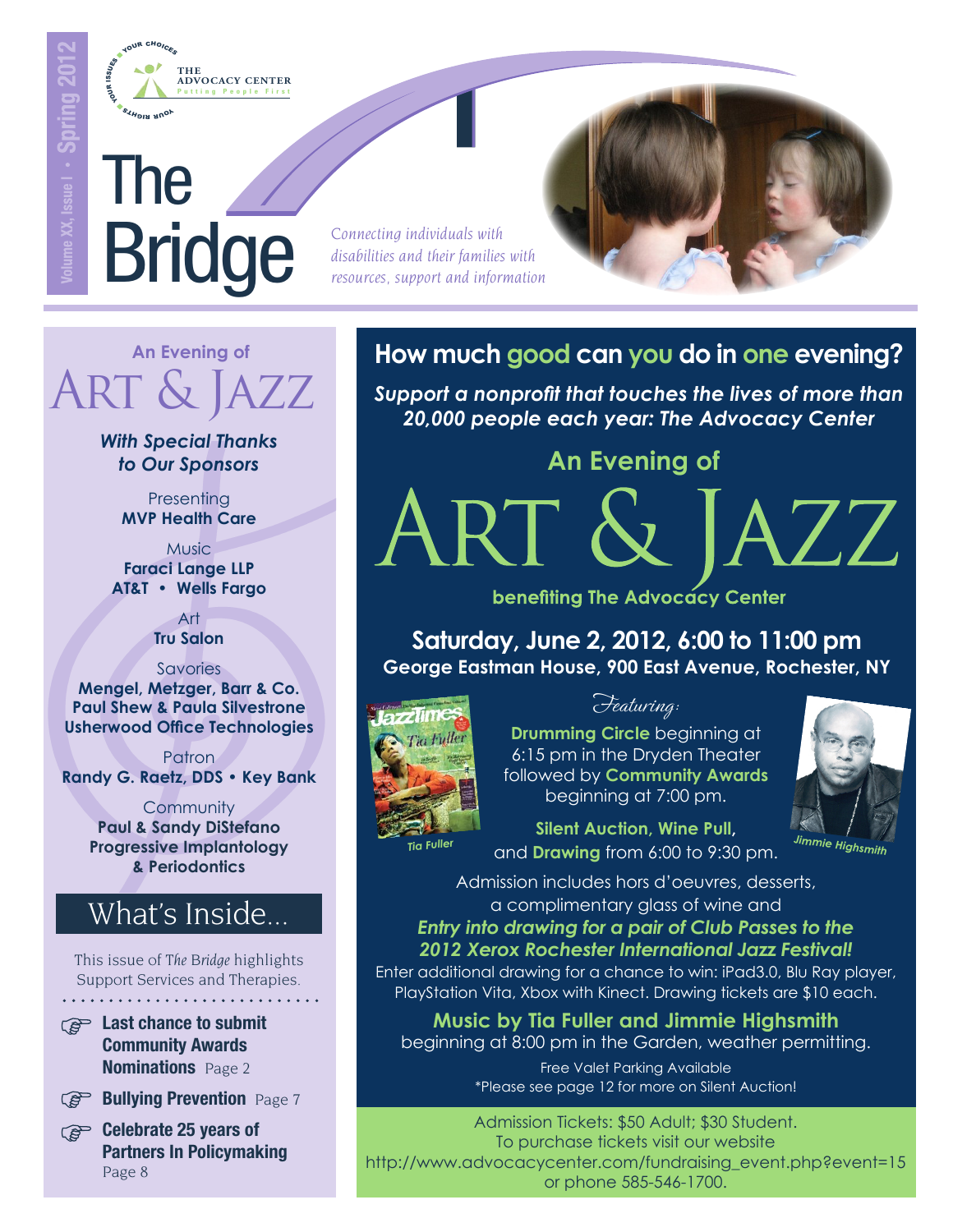# Advocacy Center Upcoming Events & Workshops

#### **Bene�ts 101: An Overview of Bene�ts and Supports Tuesday, April 17, 2012, 1:00 to 5:00 PM**

Reg. Ctr. for Independent Living (RCIL) 497 State Street, Rochester, NY 14608

Learn about: Food Stamps, Health Coverage Options, SSDI and SSI. *Presented by:* The Advocacy Center, Regional Center for Independent Living, and the Monroe County Legal Assistance Center – A Division of LawNY, INC.

*Cost:* Self-Advocates and Family members – Free Service Providers - \$10 per Agency

For more information and to register, contact Jennifer Blais at The Advocacy Center at (585) 546 -1700 ext. 254 or e-mail: blais@advocacycenter.com Space is limited so register now.

### **Creating a Life After High School**  *Pre-Self Determination ~ Transition Series*

**Five Thursdays, April 19 to May 17, 2012 - 6:00 pm - 9:00 pm**

Edison School Complex, 655 Colfax St., Rochester, NY 14606 Gain knowledge about the adult service delivery system, accessing services, benefits, entitlements and regulations. Through guided activities, you will begin to develop your own person-centered plan to assist you through your transition from high school to the adult service system. *To be eligible for the program, individuals must live in Monroe County with family and be eligible for services through New York State Of�ce for People with Developmental Disabilities. Open to Rochester City School District students �rst; students of other districts welcome to attend if space allows.* Pre-registration is required. For questions or to register, call Carrie Burkin at The Advocacy Center at (585) 546-1700 ext. 231



### **Community Award Nominations Accepted Until April 13.**

*The Advocacy Center is seeking nominations for our Annual Community Awards which highlight the contributions of people who make a difference in the lives of individuals with disabilities. Please consider nominating someone for one of the following awards:* 

**Self Advocacy Award:** An individual with a disability who leads the direction of his or her daily life through advocacy and personal choice

**Barbara Bryson Award**: A parent of an individual with a disability who has exhibited pioneering efforts on behalf of individuals with disabilities and their families

**Founders Award in honor of Jeanne Krautwurst:** A parent or family member of an individual with a disability who has worked tirelessly to improve the quality of life for his or her family member

**Community Inclusion Award**: An individual or group whose actions have led to the successful inclusion of individuals with disabilities and their families in their communities

**Education Award**: A devoted individual in the field of education who, through extraordinary efforts, has provided for the educational needs of students with disabilities

**Student Award**: A student (with or without a disability) whose efforts have made a positive impact on the lives of individuals with disabilities

**Community Impact Award**: A company or organization which promotes opportunities for individuals with disabilities

*Awards will be presented at An Evening of Art and Jazz on June 2, 2012.* Deadline for nominations is April 13, 2012. For more information, contact Rick Wright at (585) 546-1700 ext. 253.

Visit us online for the Nomination form and information packet: http://www.advocacycenter.com/news/pdf/Award\_Nomination\_Packet\_2012.pdf.

### **The Advocacy Center Presents: Understanding Autism**

**A Three‐Part Series for Service Coordinators, Respite Care Providers and other Human Service Providers** Location: The Advocacy Center, 590 South Avenue, Rochester, NY 14620

**Session One, Thursday, May 10th, 2012, 9:00 AM – 12:00 PM** "The Basics: How Autism Affects Individuals and Families"

**Session Two, Thursday, June 14th, 2012, 9:00 AM – 12:00 PM** "Sensory Integration and Behavioral Issues for Individuals with Autism" **Session Three, Thursday, June 28th, 2012, 9:00 AM – 12:00 PM**

"Communication Considerations for Individuals with Autism"

*\*\*\*Participants will receive a certi�cate of attendance. This training may be used to satisfy the MSC annual training requirement.\*\*\**

Register and pay online at www.advocacycenter.com/cal. To register by mail: The Advocacy Center, 590 South Ave. Rochester, NY 14620, Attn: Registration. Please call 585‐546‐1700 ext. 267 for further information.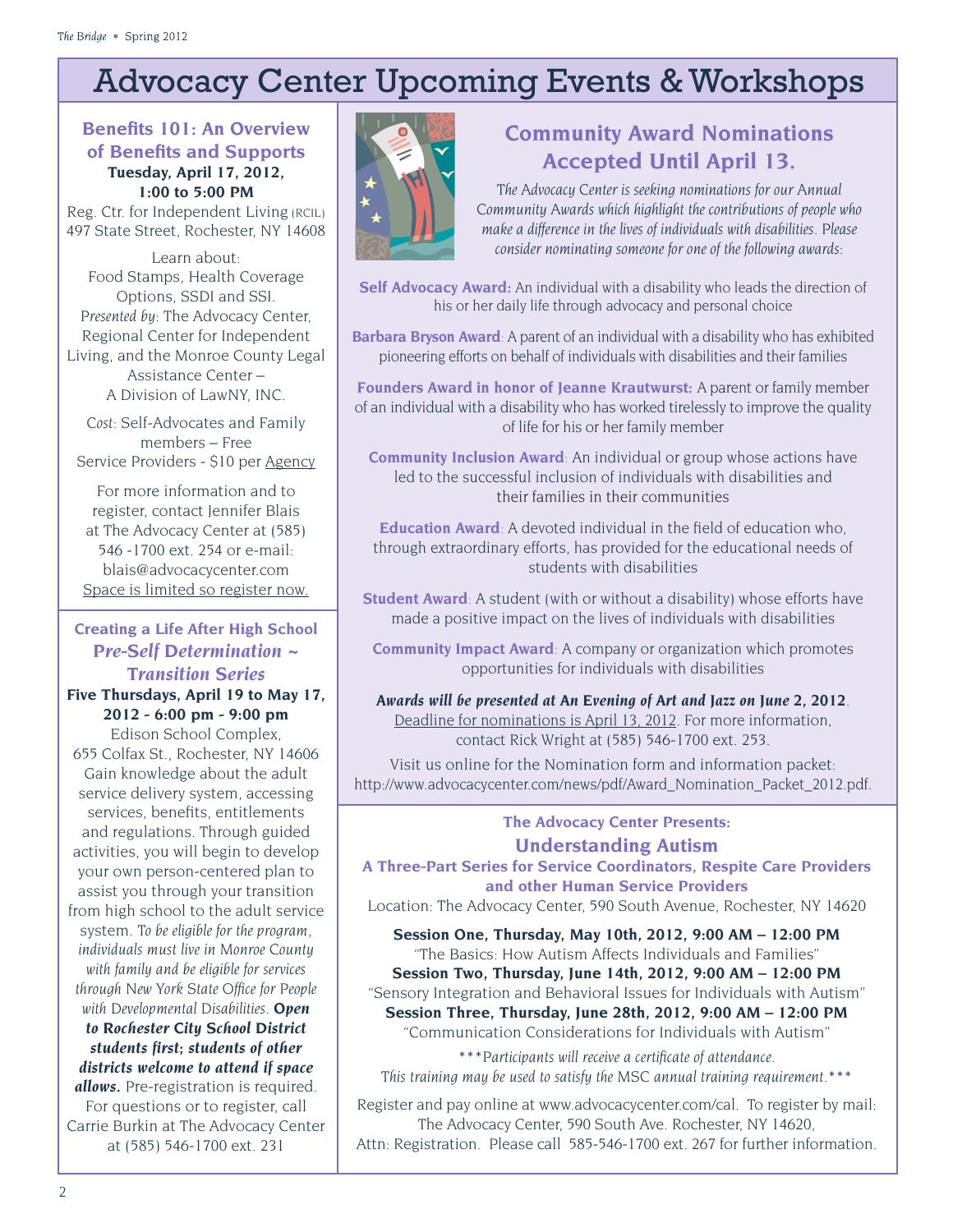# Advocacy Center Upcoming Events & Workshops

**Free, five-session training for Parents and Caregivers of children with disabilities. Saturdays, July 7 – August 11**

**9:45am – 2:45pm** Jones Memorial Hospital, Wellsville, NY 14895 To request an application, call Linda Chadderdon at 585-546-1700 or 800-650-4967 ext. 225 or email chadderdon@advocacycenter.com Pre-registration is required by 6/30/12.

**Hitchhiker's Guide to Planet Earth: Play Therapy For Kids Who Don't Fit In May 17, 2012 9am-4pm** Days Inn Hotel, 200 Oak Street, Batavia NY, 14020 (off exit 48 of NYS Thruway/Route 90) 8am-9am Registration, light refreshments, and agency fair 9am-4pm Workshop; lunch provided

Register and pay online at www.advocacycenter.com/calendar.php or by mail: The Advocacy Center, 590 South Ave. Rochester, NY 14620, Attn: Registration. For further information, please call 585-546-1700 ext. 267 Guest Speaker: Brenda L. Bierdeman, Psy.D., CPT-P Professional Fee: \$40;

Parents, Family members: \$10.

Dr. Bierdeman is approved by the Association of Play Therapy to offer continuing education specific to play therapy. These credits (6 hours) will be available on the day of the workshop for an additional \$15. Agencies interested in an outreach table please contact Linda Chadderdon at chadderdon@advocacycenter.com

The Advocacy Center Presents:

#### *Save the Date* **William Stillman: Demystifying Autism & Other Neurological Differences**

October 17, 2012, 9am - 4pm More information about registration and location will be available in May Questions? Call Colleen Brown at 585-546-1700 ext 267 or email brown@advocacycenter.com

### **Preventing Bullying Through Leadership**

**June 7, 2012 - 8:30 AM to 12:00 PM**  St. John Fisher College, Basil Hall, 3690 East Ave, Rochester, NY 14618.



Keynote address by Kaitlin Monte, Miss New York State 2011. An advocate for safe and supportive academic, social and professional environments, Kaitlin travels throughout the state addressing the topics of bullying, abuse and harassment. Following the keynote, Roger Nellist, Esq. will present key components of New York State's anti-bullying legislation. Representatives from various perspectives, including disabilities, sexual orientation and gender identify expression, and cultural diversity will share information about the effects of bullying and best practices for prevention through a panel discussion. For further information, please call 585‐546‐1700 ext. 267.

Register and pay online at **www.advocacycenter.com/calendar.php.** 

# **Is There an Advocate in the House?**

**QUESTION: Whenever the classroom gets noisy or busy, my 7-year old son withdraws to a corner or sometimes hides under a desk. He does OK with academics and has a couple of friends. The teacher suspects sensory problems and now we are getting an evaluation done for him at school.** 

**How do I know the person evaluating him is quali�ed to do this?** 





*Kathy McCarthy-Proulx Jean Tydings*

- **Kathy:** A question to ask is: How much experience do you have in sensory integration? Remember not all OTs (Occupational Therapist) have sensory integration experience.
- **Jean:** It is not a major part of OT training. All OTs are not certified in Sensory Integration or have had specific experience in sensory integration. Start with some questions for the therapist: *Has the therapist had any training speci�cally in this area? Is the therapist sensory-certi�ed?*

Ask what the evaluation consists of: *Is it a simple checklist or does it include a full sensory evaluation? Am I going to be part of that evaluation?* 

**Kathy:** "How will I be part of that evaluation?"

*continued on page 4*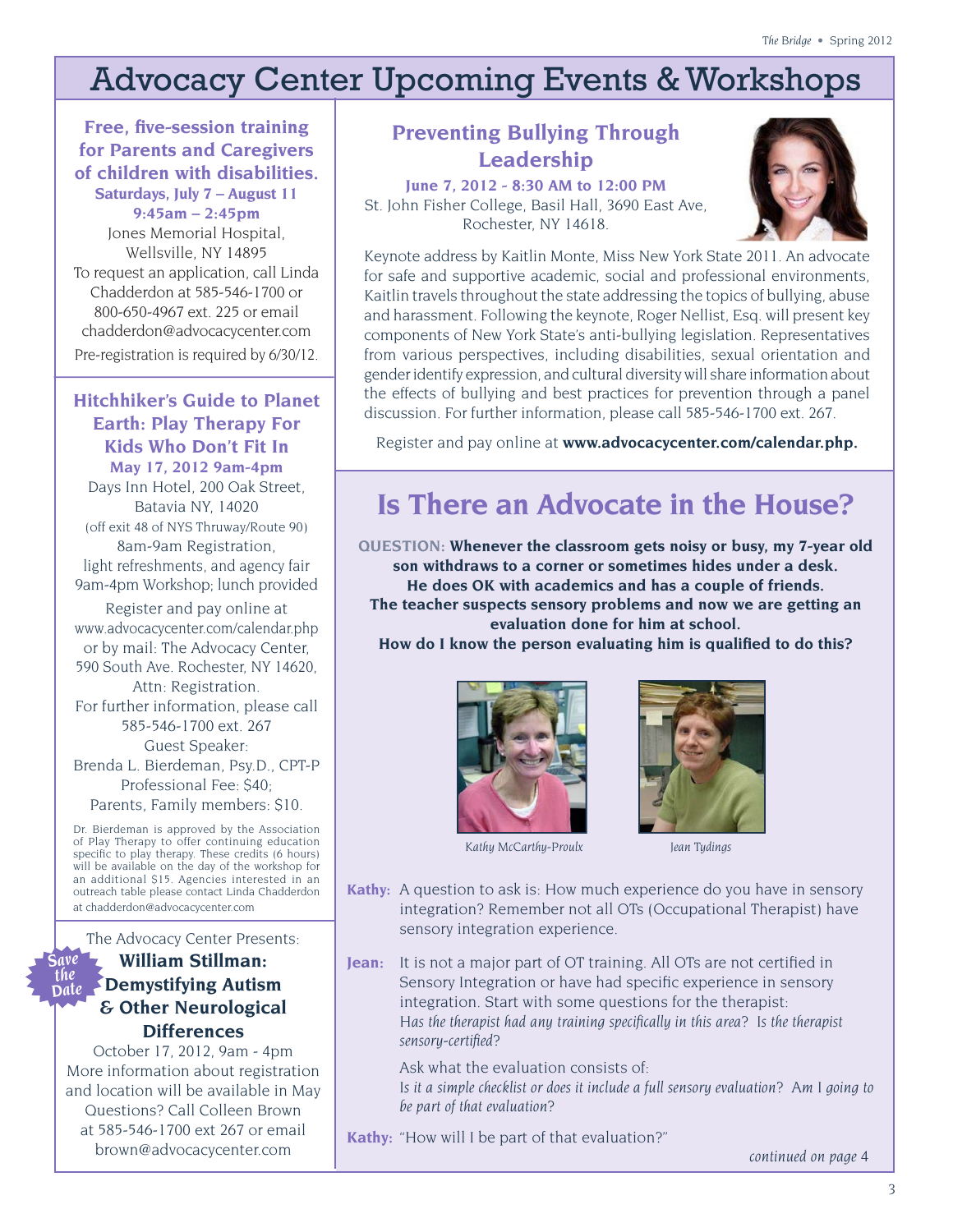### **Is There an Advocate in the House?**

#### *continued from page 3*

- **Jean:** How often have you done this? As a parent, do your homework and you will be able to ask more speci�c questions such as: *Will my child be recommended a "sensory diet." Will my child have choices in that? Will I be part of writing that?* You may also ask: *How have you been providing sensory integration services to children? Have you ever worked with a child who has similar sensory needs as my child?*
- **Kathy:** It doesn't necessarily have to be an OT. I know a PT (Physical Therapist) who is an excellent provider of sensory integration therapy. It is a certification and training outside of OT and PT.

I would like to underscore that parents read about it and have a basic understanding. Begin with some of the resources we have here. (see Resources  $\rightarrow$ )

- **Jean:** Kudos to the district for telling you that there is something going on here beyond behavioral issues. That tells me they have some knowledge in this area. The child is crawling under the desk. They are telling you that something else is going on here. A lot of people would say "behavior, behavior" but it is avoidance with a reason: "I can't do it right now. It's not that I won't, but I can't. Give me what I need so I can."
- **Kathy:** Sensory Integration can be easily confused with ADD Attention Deficit Disorder.\* They are not the same things! Sensory has to do with being over stimulated or under stimulated and how to bring a child's environment into balance so he or she can learn.
- **Jean:** After you get the evaluation and prescribed treatment, you may notice that something is not right here or you don't glean enough information. Maybe the prescribed treatment is something you have tried previously that did not work for your child. Or they may come back and say we don't see anything here. In that case, you may request an independent evaluation from someone who is certified... Although I would like to emphasize that I have seen professionals who are not certified but who have had significant experience in this area
- **Kathy:** This behavior will play out outside of school, at home or in the community. Maybe in a large crowd or when it is thundering, you may already see the signs and be using strategies to help your child.
- **Jean:** In that case, you may also share with the therapist, *This is what I see before he crawls under the table.* Maybe he turns out the lights or puts his head down- give that input to the school. *This is what I do at home to help my child.* They can use that information to help identify your child's needs and provide support before he crawls under the desk.
- Kathy: As adults, we may have sensory needs but have figured out how to cope with them. For example, if you are someone who can't stand the feeling of a clothing tag against your neck, you can cut it out. Children don't always know how to help themselves.
- *\*Attention-de�cit/hyperactivity disorder (ADHD) is characterized by developmentally inappropriate impulsivity, inattention, and in some cases, hyperactivity.*

### **SENSORY PROCESSING DISORDERS\* RESOURCES**

#### **OTAS**

Optimal Therapy Associates Services 2495 Main Street, Suite 234 Buffalo, New York 14214 Phone: (716) 836-5929 http://www.otastherapy.com/contact.html

#### **The Communication Center**

380 Cederwood Office Park Fairport, NY 14450 (585) 223-5090 http://communicationctr.com/

#### **Felecia Thierer OTR/L**

(585) 734-1966 Bklyn�ee@aol.com

#### **Lisa Sykes OT/PT**

Strong Physical and Occupational Therapy Services 4901 Lac de Ville Boulevard Rochester, NY 14618 585-341-9000

**UNYFEAT's (**Upstate New York Families for Effective Autism Treatment) (585) 248-9011 www.unyfeat.org

#### **Exploring Sensations** program

gives an opportunity for children ages 3-16, to navigate their body in their environment by engaging in a variety of sensory experiences. This program will be led by Felicia Thierer, OTR/L and volunteers who have experience supporting children with Autism Spectrum Disorder.

#### **Sensory Processing Disorder Foundation**

www.spdfoundation.net

#### **Sensory Processing Disorder Resource Center**

www.sensory-processing-disorder.com

#### **The Out-of-Sync Child**

www.out-of-sync-child.com

\*This is the newest term for, and is used synonymously with, Sensory Integration Disorder or Sensory Integration Dysfunction.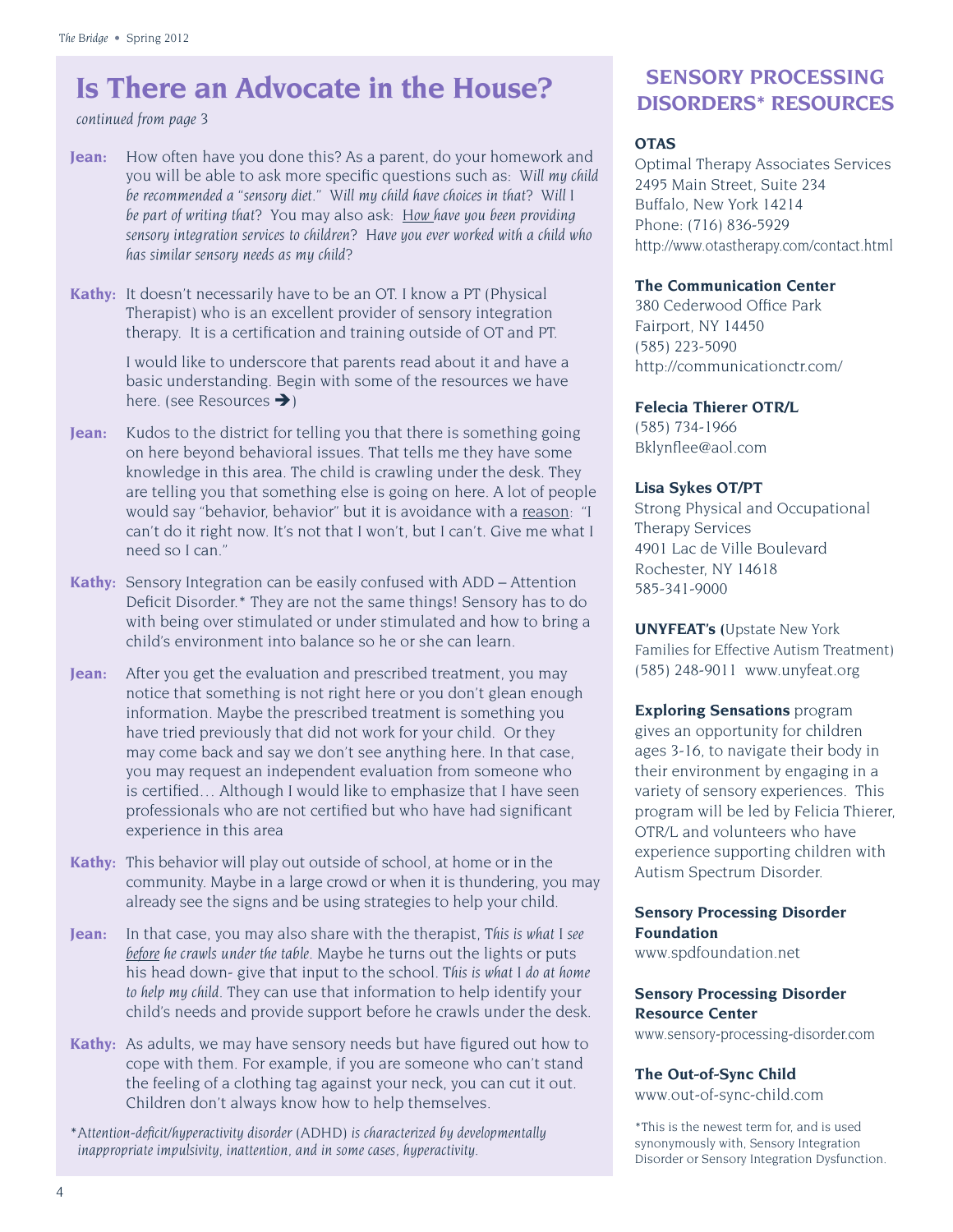# Support Services and Therapies

### **What is a** *Related Service***?**

To help a child with a disability benefit from special education, he or she may also need extra help in one area or another, such as speaking or moving. This additional help is called *related services* on a student's IEP (Individualized Education Program).

### **EXAMPLES OF RELATED SERVICES**

### **Speech-Language Therapy**

Speech-language therapy focuses on 1. receptive language, which is the ability to understand words spoken to you and 2. expressive language, or the ability to use words to express yourself. It also deals with the 3. mechanics (using your lips, tongue, jaw, and throat) of producing words, including articulation, pitch, fluency, and volume.

Parents, you might use the services of a speech-language pathologist for a child if. . . .

- you have difficulty understanding what your child is trying to say;
- you think your child is speaking differently from children of the same age;
- your child has difficulty telling you what he or she wants; or
- your child has difficulty understanding what people are saying.

### **Explaining Speech Therapy to an Older Child:**

Speech therapy gets a bad rap – it's a lot of work, too hard, and boring. Yes, working on your speech takes practice, but it can also be a lot of fun. In fact, speech is a lot like playing a video game: *The more you practice, the better you get… When you get better, it's more fun… When you're doing well, you don't want to stop… You can win*. It's pretty obvious how to beat a game. How can you win at speech? By using your new sounds all the time, without making mistakes. Just like in a game, it usually takes some time to get there, but it feels awesome after all of the hard work you put in. Keep in mind that speech is a 2-player game. Your speech therapist will always help you get better and better at making your sounds, while having fun. What's the best part? When you're at speech, you get to work on your sounds AND play games. From What is speech therapy like for older kids? By Shannon De Almo, 10/27/ 2011 http://www.sandltherapy.com.

### *Example of a short-term Speech objective on the IEP:*

By November, John will expand his utterances and responses to questions by using basic sentence patterns.

### **Occupational Therapy**

OT may include such services as:

- self-help skills or adaptive living (e.g., eating, dressing);
- functional mobility (e.g., moving safely through school);
- positioning (e.g., sitting appropriately in class);
- sensory-motor processing (e.g., using the senses and muscles);
- fine motor (e.g., writing, cutting) and gross motor performance (e.g., walking, athletic skills);
- life skills training/vocational skills; and
- psychosocial adaptation.

Children may benefit from Occupational Therapy if they have:

- Poor coordination
- Decreased balance ("clumsiness")
- Delayed motor skill development
- Low muscle tone or strength
- Difficulty with handwriting
- Decreased visual skills including visual perceptual skills
- Difficulties with feeding, are picky eaters or are messy eaters



### **Exploring therapies and services outside of the school system:**

Don't forget to research community social service agency resources, parent support groups, university clinics, and also consult with your child's pediatrician and medical specialists.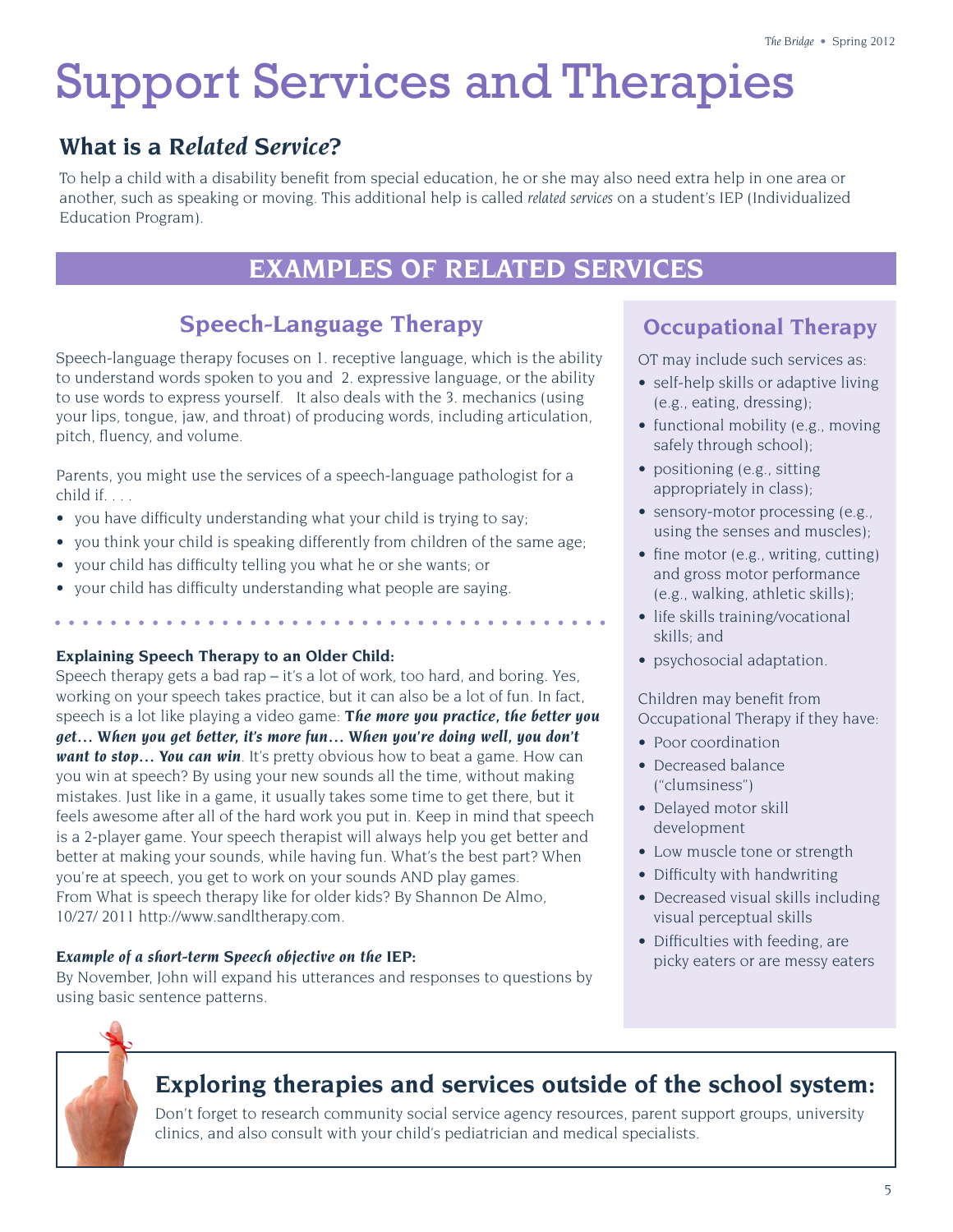### **Examples of** *Related Services*

### **Parent Counseling and Training**

Parent counseling and training is an important related service that can help parents enhance the vital role they play in the lives of their children. Its definition is found at §300.34(c)(8) and reads: (8)(i) *Parent counseling and training* means assisting parents in understanding the special needs of their child;

(ii) Providing parents with information about child development; and

(iii) Helping parents to acquire the necessary skills that will allow them to support the implementation of their child's IEP or IFSP.

The first two parts of this definition are longstanding in IDEA. The last part—regarding helping parents acquire the necessary skills that will allow them to support the implementation of their child's IEP or IFSP—was added in IDEA '97 "to recognize the more active role of parents as participants in the education of their children" (71 Fed. Reg. at 46573) and is retained in IDEA 2004. As with all related services, parent counseling and training would only be provided to parents "if a child's IEP team determines that it is necessary for the child to receive FAPE" (Id.).

#### *Example of Parent Counseling goal on the IEP:*

Provide Juan's parents with information about community resources available to assist the family in meeting Juan's needs.

### **Music Therapy**

Music therapists use music activities to foster the development of motor, communication, cognitive, and social abilities in students with special education needs.

#### **Music Therapy on the IEP:**

Music therapy can be used to

address many of the goals targeted in the Individualized Education Program (IEP) such as: the learning of academic concepts, increasing cooperation and appropriate social behavior, providing avenues for communication, increasing self-esteem and self confidence, improving motor responses and agility, and encouraging exploration and examination of issues that impact the life of the student. Under the direction of a qualified music therapist, the new skills learned in the music therapy setting can be transferred to other areas of the student's life.

#### **Music Therapists** have

undergraduate and/or graduate degrees in music therapy from university programs approved by the American Music Therapy Association. They follow their degree with at least six months of full-time supervised clinical training. Music therapists must also be boardcertified by the Certification Board for Music Therapists; they become "MT-BC's" by taking a national exam, and maintain their status through continuing education or re-testing.

### **Art Therapy**

Art therapy is the deliberate use of art-making to address psychological and emotional needs. Art therapy uses art media and the creative process to help in areas such as: fostering self-expression, creating coping skills, managing stress, and strengthening sense of self.

**Art therapists** are Master level mental health professionals trained in the use of art and media, as well as psychological and counseling approaches.

#### **Example of Art Therapy goal on the IEP**

Through use of art materials, puppet play, and role play, Joan will learn to

verbally identify facial expressions, recognize and identify her feelings as they occur, and use more appropriate behavior in relating to her peers and to adults as measured by Art therapist's observations.

### **Sensory Integration Therapy**

Sensory Integration Disorder (or Sensory Processing Disorder) refers to difficulty taking in or interpreting input from our senses: sights, sounds, touch, tastes, smells and movement, that can lead to consequences in daily functioning, social and family relationships, behavioral challenges, regulating emotions, self-esteem, and learning.

**Who provides Sensory Integration therapy?** Occupational therapists (OT) Physical Therapists (PT), Speech/Language Therapists (SLT), teachers, and/or others who have advanced training in using a sensory integration approach.

### **Play Therapy**

Play therapy is a form of counseling (or psychotherapy) by which licensed mental health professionals use play-based models and techniques to better communicate with and help clients, especially children, achieve optimal mental health. From Association for Play Therapy - http:// www.a4pt.org/ps.index.cfm?ID=2289

Local resource: Nazareth College, Play Therapy Center for Children and Families, contact Steve Demanchick at 585-389-2545 or sdemanc8@naz.edu.

http://www.child-talk.com/pdf/npt\_ chart.pdf

Progression of a Child with Autism from a Non-Social to a More Social World Through Narrative Play Therapy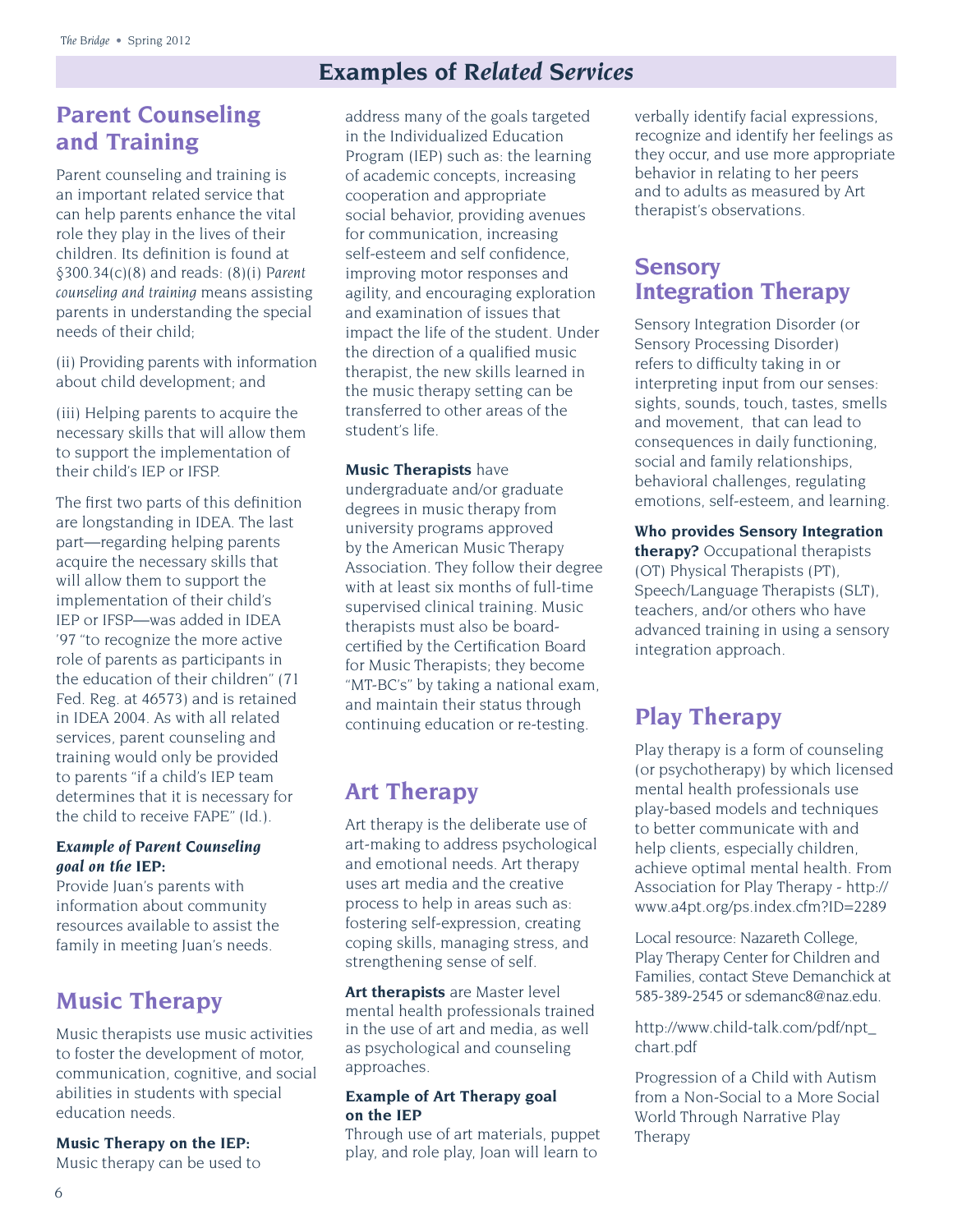## **Thinking Outside of the Box**

We recommend that you think ahead about how related services can be provided in the general education environment. For example, if the speech teacher wants to facilitate pragmatic language skills, couldn't that be done over lunchtime in the cafeteria? Not a "lunch bunch" with 6 students, all receiving specialeducation services, but a typical lunch group with the speech therapist seated near by… Don't think related services is something a therapist can only do with a student in a private room and then hope the skills transfer over. It's not just an effort to "fix" a child by doing related services three times a week for 20 minutes. Related services can be taught in natural environments, empowering students to do real things in real settings. Look across all of the school settings. Think of how related services personnel can help students in places that they already are in.

from *IEP and Inclusion Tips for Parents and Teachers, by Anne I. Eason and Kathleen Whitbread* (Jan 1, 2006)

### **Here is how the New York State Regulations, Part 200, de�nes** *Related Services*

"Related services means developmental, corrective, and other supportive services as are required to assist a student with a disability and includes speech-language pathology, audiology services, interpreting services, psychological services, physical therapy, occupational therapy, counseling services, including rehabilitation counseling services, orientation and mobility services, medical services as defined in this section, parent counseling and training, school health services, school nurse services, school social work, assistive technology services, appropriate access to recreation, including therapeutic recreation, other appropriate developmental or corrective support services, and other appropriate support services and includes the early identification and assessment of disabling conditions in students."

## **One-to-One Aide Changing Guidelines**

**Did you know?** NYS has new Guidelines for Determining a Student with a Disability's Need for a One-to-One Aide. See the new Guidance Document at http://www.p12.nysed.gov/specialed/publications/1-1aidejan2012.htm

This type of support is included in *Supplementary Aids and Services* on the IEP.



### **Social Skills Development**

Social skills are not the same thing as behavior. Rather, they are components of behavior that help an individual understand and adapt across a variety of social settings. The classroom is one such environment children must learn to navigate. Successful learning requires students to interact closely with teachers and peers. In addition to their general importance for daily interaction, social skills can have a big impact on a child's ability to succeed in an academic setting.

### **Example of Social Skill goal on the IEP:**

Given direct instruction, practice and visual supports, Jerry will successfully demonstrate two new social skills per quarter including: recognizing, expressing and regulating emotions, conversational repair, and non verbal cues. Skills will be determined quarterly by the IEP team.

**\* \* \* \* \* \*** 

*See Jed Baker on April 25th*

OFFICE OF P-12 EDUCATION: Office of Special Education STATEWIDE COORDINATOR FOR SPECIAL EDUCATION



**No More Meltdowns, Handling Challenging Behaviors and Teaching Social Skills**

in Canandaigua, NY For more information, see www.unyfeat.org or call (585) 420-8670-presented by **The Ontario ARC and UNYFEAT.** 

Room 309 EB, 89 Washington Avenue � Albany, NY 12234 Telephone (518) 402-3353 www.p12.nysed.gov/specialed/ Fax: (518) 473-5387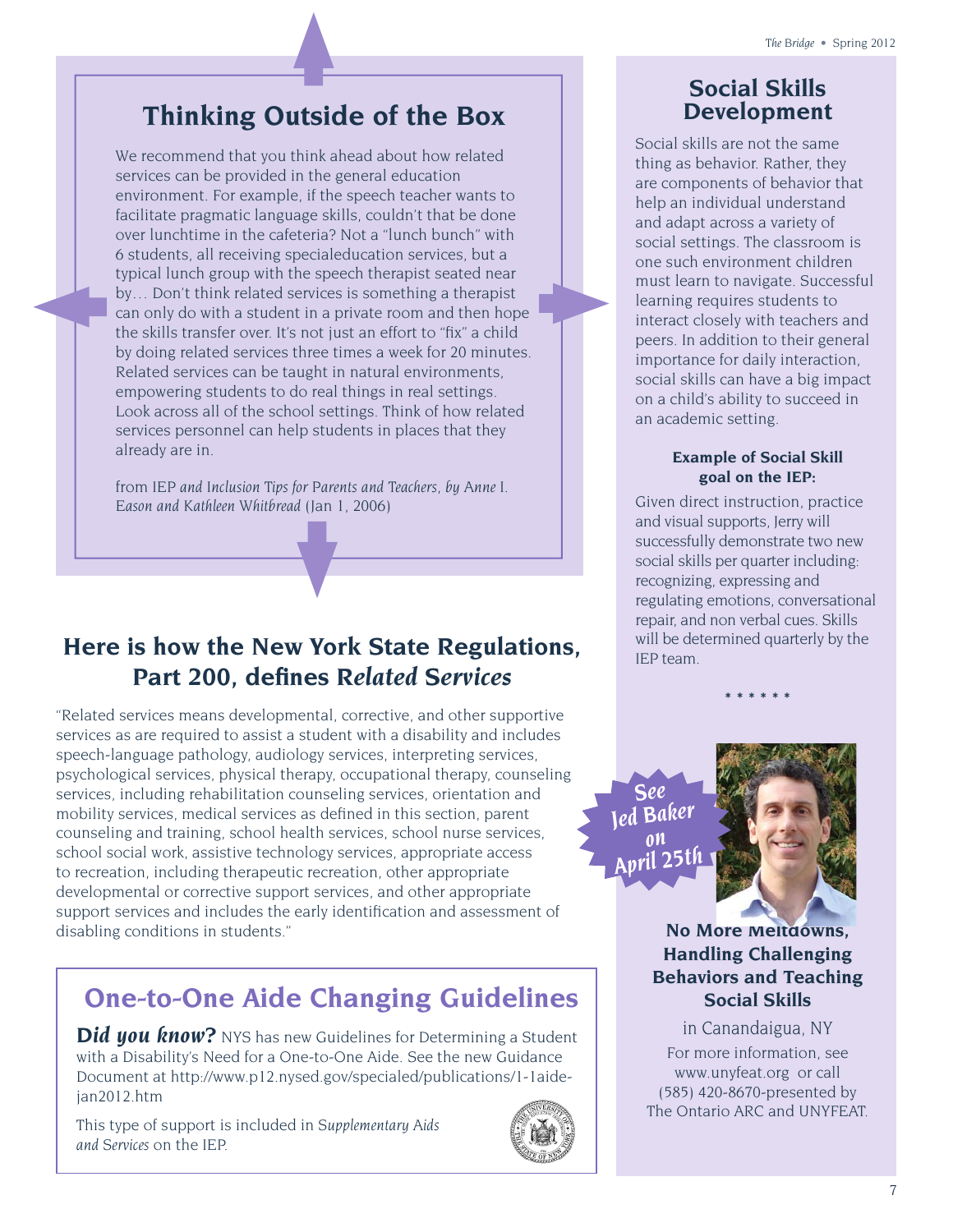# **IDEA (Individuals with Disabilities Education** Resources **Act) says that a student's IEP will include:**

4) A statement of the special education and *related services* and supplementary aids and services, based on peer-reviewed research to the extent practicable, to be provided to the child, or on behalf of the child, and a statement of the program modifications or supports for school personnel that will be provided to enable the child—

(i) To advance appropriately toward attaining the annual goals;

(ii) To be involved in and make progress in the general education curriculum in accordance with paragraph (a)(1) of this section, and to participate in extracurricular and other nonacademic activities; and

(iii) To be educated and participate with other children with disabilities and nondisabled children in the activities described in this section… [§300.320(a)(4)]

#### **Evaluation**

IDEA requires that a child be assessed in all areas related to his or her suspected disability. This evaluation must be sufficiently comprehensive so as to identify all of the child's special education and related services needs, whether or not those needs are commonly linked to the disability category in which he or she has been classified.

Related services can include, but are not limited to, any of the following: speech-language pathology and audiology services, interpreting services, psychological services, physical and occupational therapy, recreation, including therapeutic recreation, early identification and assessment of disabilities in children, counseling services, including rehabilitation counseling, orientation and mobility services, medical services for diagnostic or evaluation purposes, school health services and school nurse services,social work services in schools,parent counseling and training.

#### **Determining What Related Services a Student Needs**

It is the IEP team's responsibility to review all of the evaluation information, to identify any related services the child needs, and to include them in the IEP. Goals are written for a related service just as they are for other special education services. The IEP must also specify with respect to each service:

- *when* the service will begin;
- *how* often it will be provided and for what amount of time; and
- *where* it will be provided. [§300.320(a)(7)]

Each child with a disability may not require all of the related services listed above. Furthermore, the list of related services is not exhaustive and may include other developmental, corrective, or supportive services if they are required to assist a child with a disability to benefit from special

education. Examples include artistic and cultural programs, art, music, and dance therapy.

The IEP is a written commitment for the delivery of services to meet a student's educational needs. A school district must ensure that all of the related services specified in the IEP, including the amount, are provided to a student.





National Dissemination Center for Children with Disabilities http://nichcy.org/

International Art Therapy Association http://www.internationalarttherapy. org/index.html

American Art Therapy Association http://arttherapy.org/

Art Therapy Alliance www.arttherapyalliance.org

Prelude Music Therapy www.preludemusictherapy.com

NYS Education Department, Office of the Professions http://www.op.nysed.gov/prof/slpa/

LD Online http://www.ldonline.org/article/5818

Hand to Hold http://handtohold.org/

American Music Therapy Association http://www.musictherapy.org/

Child Talk, *Progression of a Child with Autism from a Non-Social to a More Social World Through Narrative Play Therapy* http://www.child-talk.com

National Association of Special Education Teachers - www.naset.org

*IEP and Inclusion Tips for Parents and Teachers*, by Anne I. Eason and Kathleen Whitbread (Jan 1, 2006)

Nazareth College Play Therapy Center for Children and Families, contact Steve Demanchick at 585-389-2545 or sdemanc8@naz.edu.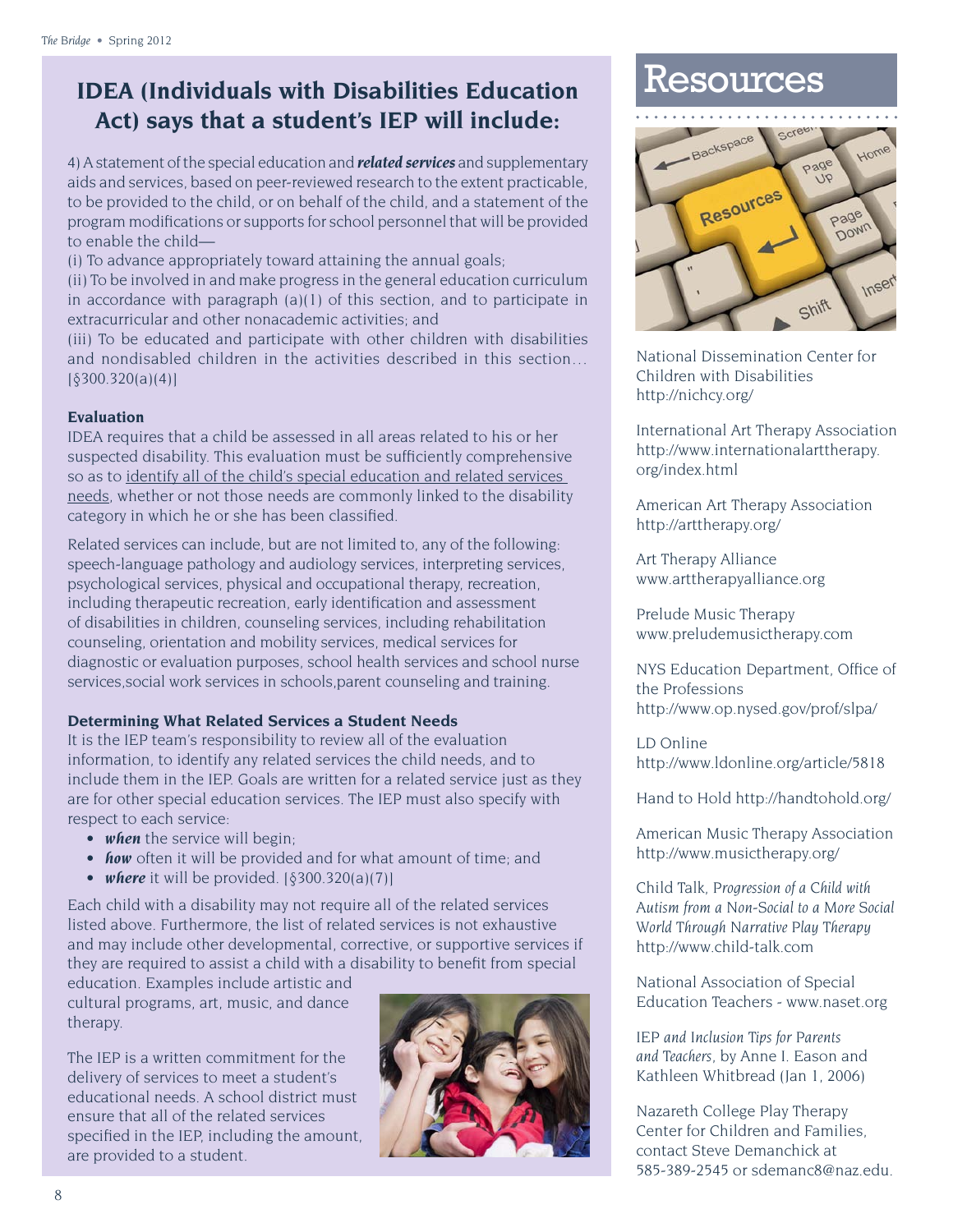| <b>PARTNERS IN</b><br><b>POLICYMAKING</b> |
|-------------------------------------------|
|                                           |
| <b>VEW YORK STATE</b>                     |

# Partners In Policymaking News



Nearly twenty five years ago, the Minnesota Governor's Council on Developmental Disabilities created a ground-breaking, innovative training program called *Partners in Policymaking®* to teach parents and self-advocates the power of advocacy to change the way people with disabilities are supported, viewed, taught, live and work. During the past two decades, important issues have been confronted and dramatic changes have been made."

### *Congratulations to New York State Partners in Policymaking 25th Anniversary*

### *NYS Partners Accomplishments Include*

- Enactment of the Autism Insurance Bill, 2011
- Enactment of Person First language bill, 2007
- Provided training for over 1000 partners statewide
- Expanded training to provide online learning opportunities

### **NYS Partners in Policymaking 2011 Class Graduates**

#### By Jackie Yingling

In November 2011, 49 members of the NYS Partners in Policymaking Class of 2011 completed their initial training program! The participants were the inaugural class using a newly designed interactive blended on-line learning platform. There were a few challenges to overcome; and this class rose to the occasion. Many had limited computer proficiency in the beginning of the class, but by the fall of 2011, they were confident and skilled at making their way through the web-based curriculum.

As in previous Partners classes, they developed strong ties to each other and to the Partners network. Each delivered a 3 minute testimony to an audience as part of the culminating activities of the class. Now it is onward to a long-term project of their choice and utilizing opportunities for future trainings available to members of the Partners graduate network. As with all Partners graduates, this class will truly make a difference while creating partnerships with legislators and policymakers on disability issues.

### *Congratulations to each and every member of the 2011 NYS Partners Class!*

#### *From Ann Kurz, NYS Partners 2005 Graduate*

"For NYS, Partners enhanced the dignity of all citizens by actively backing the passage of the People First Language Bill. For me personally, Partners validated and defined my feelings and helped me to find a more confident voice to dream big and pursue my life choices*."*

# *The Power of Partners in Policymaking*

*From Veronica Swart, NYS Partners 2004 Graduate:*

"New York State Partners in Policymaking graduates have changed the way New Yorkers think and talk about individuals with different abilities. Partners graduates spearheaded efforts in helping to create and support legislation that became the NYS People First Language Bill. This bill helped to create a climate in which the state agency serving individuals with disabilities later changed its name to reflect people-first language. In 2010, the Office of Mental Retardation and Developmental Disabilities became the Office for People with Developmental Disabilities. NYS Partners were the impetus for bringing this issue to light and empowering New York State to become a People-First home for all New Yorkers."

### *From Bridget M. Cariello, NYS Partners 2008 Graduate:*

"Life is full of meaningful experiences and powerful teachable moments. The NYS Partners in Policymaking program has had tremendous impact on these moments statewide. Whether working on legislation promoting the power of positive language, helping others learn about "the dignity of risk", or changing the mindset of a community, NYS Partners are ever present. Congratulations to the Partners in Policymaking Program on 25 years of supporting individuals with disabilities and their families. Thanks for helping NYS Partners to become empowered to make changes in policies that have impacted many communities in New York State."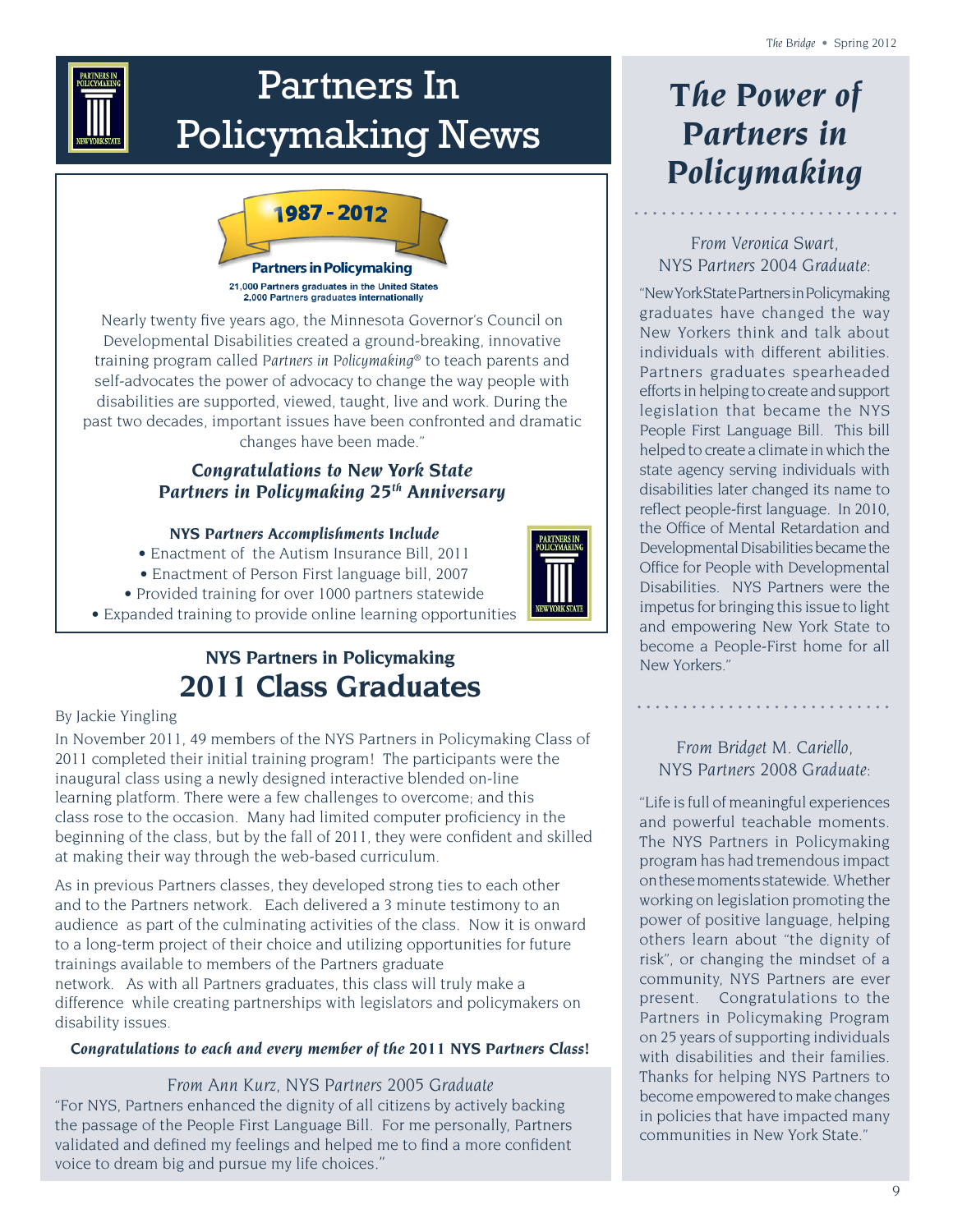# Dad's Corner

# *A Tribute to the Memory of Gary Giudice*

### **A Father's Love**

*By Ron Kampff, Webster Challenger Baseball Head Coach and Dad* 



Almost 13 years ago my life was blessed to have met a "Father" who lived up to every sense of the word. To say that

Gary Giudice's commitment to his son exemplified what it means to be a devoted, dedicated, and loving dad would be an understatement. Gary Giudice and his son Nicky were the perfect model of a relationship between a father and son. This is something that we should all try to emulate. Yes, it is difficult to be a parent and especially to a child with special needs. In Nicky's case, he was born with Cerebral Palsy and needed assistance in every aspect of his life.

Gary's true values were witnessed on a daily basis from running up and down the basketball court with Nicky or cruising around the bases at a Challenger Baseball game. While most dads hope for a star athlete or a scholar student I believe Gary's only hopes were to be a good dad and make Nicky's life the best it could be.

Anyone that knew their relationship would certainly agree that Gary succeeded. I could only hope to be half the dad that Gary was. Everyone that knew him would agree that his dedication was something of a miracle in itself. Nicky, who was unable to speak, would certainly let it be known when dad was not near his side whether it be at flag football, baseball, bowling, soccer, etc. It was very rare not to see Gary with his

"Pride and Joy" at his side. Everyone they came in contact with witnessed their special bond.

I had the pleasure of witnessing many special moments. Perhaps the one vivid memory I have is watching Gary and Nicky explode around the bases at a Challenger Baseball game. Whether it was at the local Little League Field or at Frontier Field you could see the trail of dust in the air as Gary pushed Nicky around the bases until he reached home plate. Everyone would cringe as he rounded the bases on one wheel. Everyone but Nicky! It was as if you could read his mind by the grin on his face that dad was in control and there would always be a happy ending. *Safe at home* was the feeling I perceived, whether it was at the ballpark or home snug in bed. Gary was always there.

*…I believe Gary's only hopes were to be a good dad and make Nicky's life the best it could be.*

It wasn't until about a little over a year ago that Gary would be put to another test. This time it had to do with his unexpected battle with pancreatic cancer. Despite all of the testing and therapy, Gary treated his battle like it was just a mild inconvenience that kept him from doing the things he loved. It wasn't



too long after his diagnosis that he was back out on the basketball court spending time with his buddy. This time he seemed a little weaker but his spirit was not broken. Months would pass, and again there he was at the opening of Challenger Baseball. Again, his body weaker, yet his mind and spirit were never to be compromised. Another season was another win for Nicky and the entire community of friends, players, and families. It was such a joy to see the love a father and son had. Never once did Gary complain, despite the cancer, or the tedious task of getting Nicky ready for a hot summer day of baseball. It was as if Gary and Nicky were sent here to teach people like myself the things that really mattered.

As time passed and Gary grew sicker he had to slow down his activities with Nicky. I am certain that he was more concerned about Nicky and the family than he was about his own well-being. Eventually the cancer weakened his ability to get out with Nicky and enjoy the numerous activities they so loved to do. It was difficult not seeing the two of them together. I am sure it gave Gary great comfort knowing that he had a very supportive and loving family that could fill his shoes on a moment's notice. Gary would be the first one to agree. Sadly, these shoes will now have to be filled by his great family and numerous friends. We can only hope to be the "Father" that Gary so proudly demonstrated. Gary passed away at the age of 58, but lives on in the hearts of many, including myself.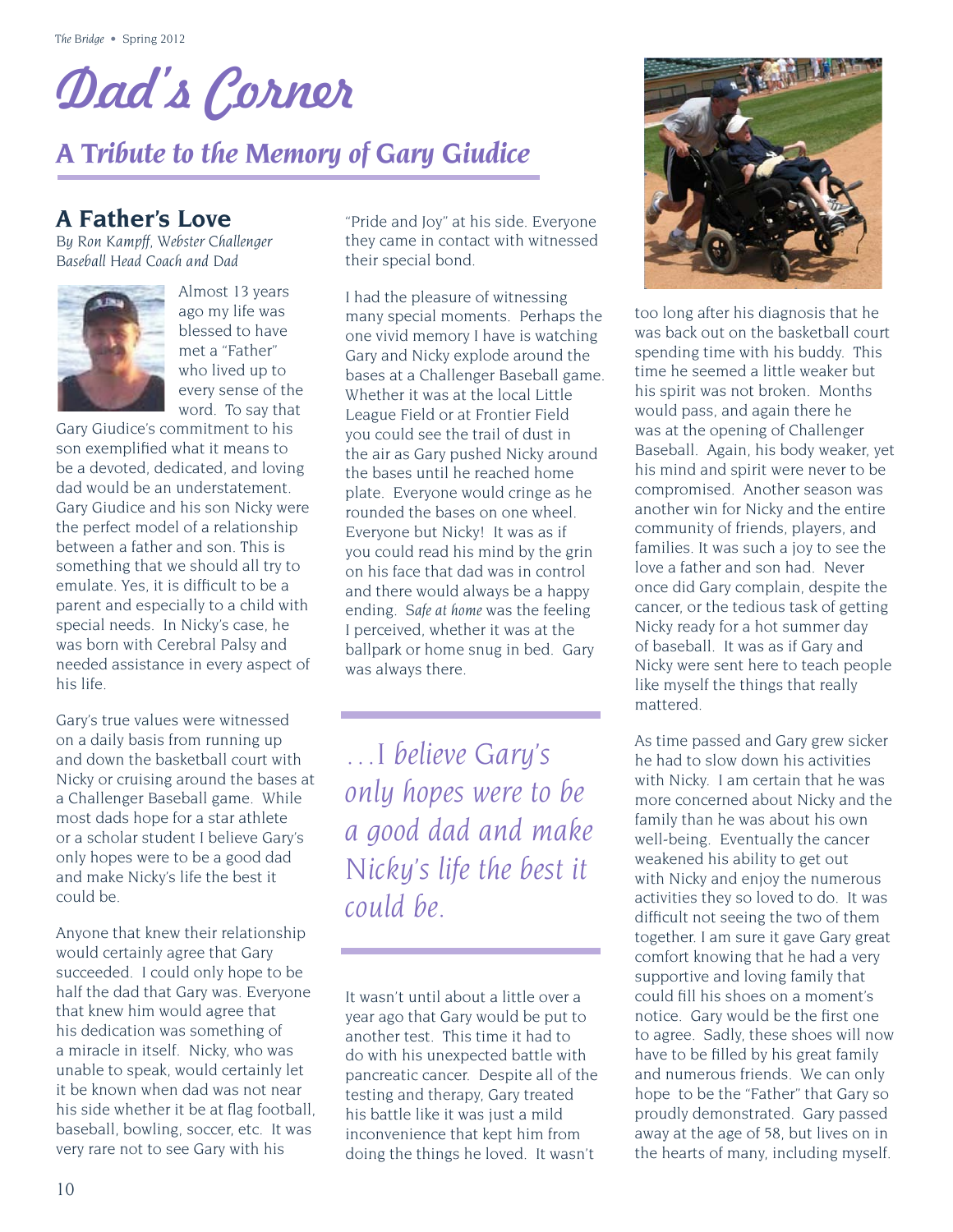

### **Individuals with Disabilities and Family Members:**

You may now post want ads for disability-related goods or services in The Bridge. This service will be provided at no cost to individuals with disabilities or their family members. Contact Maria Schaertel for further information at (585) 546-1700, ext. 271 or Schaertel@advocacycenter.com.

### Business Owners, Service Providers:

The Bridge readers value goods and services that enhance the lives of individuals with disabilities and family members. Your ad will appear here for only \$50! Contact Maria Schaertel at (585)546-1700, ext. 271 or Schaertel@advocacycenter.com.

### **People First Waiver Information:**

Web Page: www.opwdd.ny.gov/2011\_waiver/index.jsp E-mail: People.First@opwdd.ny.gov Comment Line: 1-866-946-9733 or TTY: 1-866-933-4889



Fact sheet about the People First Waiver: http://www.opwdd. ny.gov/2011\_waiver/images/fact\_sheet\_mar\_2012\_2.pdf **The 1115 Waiver** 

Here is the March 2012 Waiver Update link: http://www.opwdd. ny.gov/2011\_waiver/images/march\_2012\_waiver\_update.pdf

### **Attend a Public Brie�ng on the People First Waiver**

To reserve a seat at one of the presentations, please visit www.opwdd. •ny.gov/wp/wp\_catalogz2407.jsp. The presentation will be recorded and distributed system wide to assist those unable to attend in person.

April 3, 10 AM: Buffalo (181 Lincoln Avenue, Depew)

- April 5, 1 PM: Hauppauge (415-A Oser Avenue)
- April 5, 2 PM: Schenectady (500 Balltown Road)
- April 11, 1 PM: Syracuse (5885 East Circle Drive, Cicero)

April 17, 1 PM: Rochester (The Strong – One Manhattan Square)

- April 19, 1:30 PM: Brooklyn (Gymnasium 888 Fountain Avenue)
- April 19, 10 AM: Bronx (1301 Morris Park Avenue)

# Newbie Notes

### **Spring Pick-Me-Up**

Want to gain a fresh perspective on disability? Try reading *Disability is Natural*, by Kathy Snow, Braveheart Press, 2001, or visit her website:



www.disabilityisnatural.com. The website includes articles, archived newsletters, presentation schedule, and a great online store!

# *From the Editor*

It's Annual Review time again for grades K-12. Generally, sometime in the spring, the CSE (Committee on Special Education) will meet to discuss services for your child for next school year- this process is called the *Annual Review*. This issue highlights Support Services and Therapies, in order to help parents identify and review a variety of supports for their children when collaborating in the creation of the IEP – Individualized Education Program.

Thanks to Webster Challenger Baseball Head Coach Ron Kampff for sharing his memories, admiration and respect for a great dad in this issue's *Dad's Corner* column.

\*\*\*\*\*\*\*\*\*\*\*\*\*\*\*\*\*\*\*\*\*\*\*\*\*\*\*\*\*\*\*

\*\*\*\*\*\*\*\*\*\*\*\*\*\*\*\*\*\*\*\*\*\*\*\*\*\*\*\*\*\*\*

Our front cover nameplate photo features Ella Burkin, one of the 20,000 people whom The Advocacy Center a. The Advocacy is touches in a year. The Advocacy Center supporters help Ella (and *An opportunity in the many other people with disabilities* **EXECUS SEE AN INCREASE SEE AN INCREASE SERVICES FOR PEOPLE WITH DEVELOPMENTAL DISABILITIES FOR PEOPLE WITH DEVELOPMENTAL DISABILITIES FOR DEVELOPMENTAL DISABILITIES FOR DEVELOPMENTAL DISABILITIES FOR INCREASED FOR DEVELOP** individual of dignity and value, and a align the developmental disabilities system with New York's healthcare reformed with New York's healthcare reform and New York's healthcare reform and New York's healthcare reform and New York's healthcare reform and New Y

**The waiver will eventually provide comprehensive services for Medicaid-enrolled individuals with Don't forget to mark your calendar with**  $\frac{1}{2}$ developmental disabilities of Art and Jazz: June 2, 2012, 6-11pm. George Eastman House support services) and also under the auspice of the auspice of other states (mental health services) and also under the auspice of  $\frac{1}{2}$ special event ... did you know that The Museum is a National Historic **Example 2018 Major Reform Instant Instant Instant Instant Instant Instant Instant Instant Instant Instant Instant Instant Instant Instant Instant Instant Instant Instant Instant Instant Instant Instant Instant Instant I Improved Access to Service Access to Service Services** – Currently, access to service and is a shaped by the state agency of  $R$ with the person seeking services begins. Different processes begins a member of the American Association make access to services from multiple systems from multiple systems confusing. Using the support confusion of Botanical Gardens and Arboreta??

\*\*\*\*\*\*\*\*\*\*\*\*\*\*\*\*\*\*\*\*\*\*\*\*\*\*\*\*\*\*\*

Ensure the future sustainability of the service system.

ry common sense<br>ing soccessive<br>with bushlimes access to service across the state. The your child is school-age, good luck with your annual review and enjoy the will support compare with your annual review and enjoy the spring! individual and ensure that ensure the ensure services to meet the services of the services of the services of the services of the services of the services of the services of the services of the services of the services of level of care he or she requires or where they live in  $\mathbb{R}^n$  live in New York State.

\*\*\*\*\*\*\*\*\*\*\*\*\*\*\*\*\*\*\*\*\*\*\*\*\*\*\*\*\*\*\*

e! Care Management and Integrated Care Coordination – In management and Integrated Care Coordination – In many cases to day, no one agency of the second cases of the second cases of the second cases of the second cases of manager is responsible for a person's entire service plan, and service coordination doesn't always